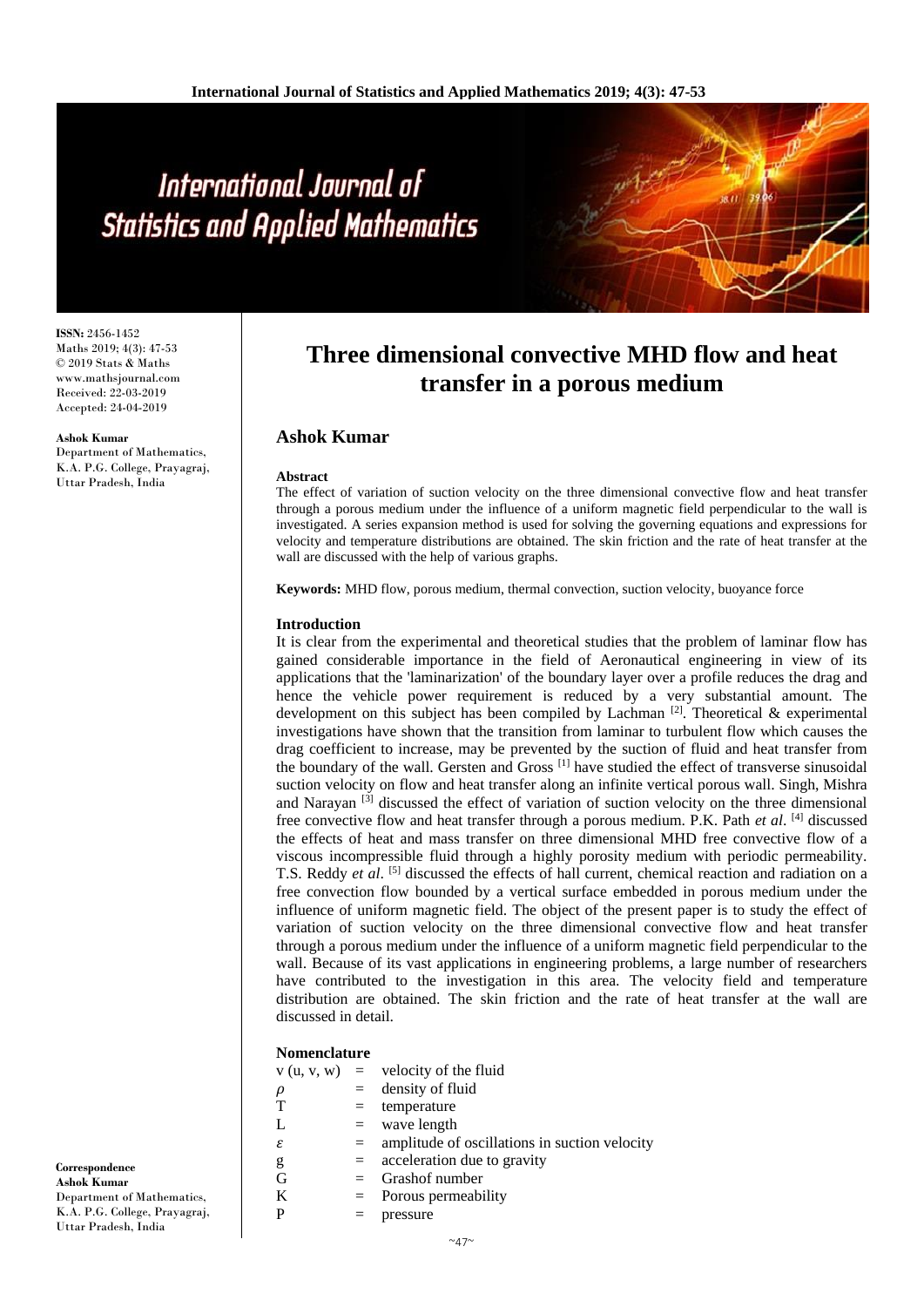| Nu                  | $=$ | Nusselt number                          |
|---------------------|-----|-----------------------------------------|
| $C_{p}$             | $=$ | specific heat at constant pressure      |
| $Cf_{x}$            | $=$ | shear stress along x-axis               |
| F(P, R)             | $=$ | skin friction factor                    |
| $K_1, K_2$          | $=$ | permeability parameters                 |
| $B_0$               | $=$ | magnitude of the uniform magnetic field |
| $\sigma$            | $=$ | conductivity                            |
| $\mu$               | $=$ | coefficient of viscosity                |
| $\boldsymbol{\eta}$ | $=$ | coefficient of kinamatic viscosity      |
|                     | $=$ | non-dimensional Hartmann number         |

# **Formulation of the problem**

Let us consider three dimensional convective flow of an incompressible viscous fluid through a porous medium bounded by an infinite vertical porous wall under the influence of a uniform magnetic field perpendicular to the wall. Let the wall be on x-z plane and y-axis be taken normal to the wall and directed into the fluid. The suction velocity distribution is taken in the form:

$$
v_w(z) = V_0 \left[ 1 + \varepsilon \cos \frac{\pi z}{L} \right] \tag{1}
$$

which consist of a basic steady distribution  $v_0 < 0$  with a superposed weak transversally varying distribution  $\varepsilon v_0 \cos(\pi z/L)$  of wave length L. Every physical quantity is independent of x because the wall is infinite in x-direction. The flow always remains three dimensional due to the variation of suction velocity. Let u, v and w be the velocity components in x, y and z directions respectively, and T the temperature distribution. Since the physical variables are the function of y and z only, therefore, the flow is governed by the system of equations:

$$
\frac{\partial v}{\partial y} + \frac{\partial w}{\partial z} = 0 \tag{2}
$$

$$
v \quad \frac{\partial u}{\partial y} + w \frac{\partial u}{\partial z} = g\beta (T - T_{\infty}) + v \left( \frac{\partial^2 u}{\partial y^2} + \frac{\partial^2 u}{\partial z^2} \right) - m u - \frac{v}{\kappa} \mu \tag{3}
$$

$$
v \quad \frac{\partial v}{\partial y} + w \frac{\partial v}{\partial z} = -\frac{1}{\rho} \frac{\partial p}{\partial y} + v \left( \frac{\partial^2 v}{\partial y^2} + \frac{\partial^2 v}{\partial z^2} \right) - \frac{vv}{K}
$$
 ... (4)

$$
v \quad \frac{\partial w}{\partial y} + w \frac{\partial w}{\partial z} = -\frac{1}{\rho} \frac{\partial p}{\partial z} + v \left( \frac{\partial^2 w}{\partial y^2} + \frac{\partial^2 w}{\partial z^2} \right) - \frac{v}{K} w \tag{5}
$$

$$
v \quad \frac{\partial T}{\partial y} + w \frac{\partial T}{\partial z} = \alpha \left( \frac{\partial^2 T}{\partial y^2} + \frac{\partial^2 T}{\partial z^2} \right), \tag{6}
$$

where m =  $B_0^2$   $\sigma$  /  $\rho$ ,  $B_0 = |B|$  and  $\sigma$  is the electrical conductivity of the fluid.

# Here the variation in density are neglected every where except in its association with the buoyancy force.

The last term in equation (3) to (5) account for the pressure drop across the porous material. The term mu in equation (3) accounts for uniform magnetic field. The basic flow in the medium is entirely due to the buoyancy force, caused by temperature difference between the wall and the medium. The appropriate boundary conditions are given as:

$$
y = 0
$$
:  $u = 0$ ,  $v = v_w(z)$ ,  $w = 0$ ,  $T = T_w$   
\n $y \to \infty$ :  $u = 0$ ,  $w = 0$ ,  $P = P\infty$ ,  $T = T\infty$  ... (7)

# **Solution of the problem**

If in the suction velocity the amplitude  $\varepsilon$  of oscillations is small then expanding the physical variables in the powers of  $\varepsilon$ , we have:  $u = u_0 + \varepsilon u_1 + \varepsilon^2 u_2 + \dots$ 

$$
v = v_0 + \varepsilon v_1 + \varepsilon^2 v_2 + \dots
$$
  
\n
$$
w = w_0 + \varepsilon w_1 + \varepsilon^2 w_2 + \dots
$$
  
\nand 
$$
Q = Q_0 + \varepsilon Q_1 + \varepsilon^2 Q_2 + \dots
$$
  
\nwhere  
\n
$$
Q = (T - T\infty) / (T_w - T\infty).
$$

When  $\varepsilon = 0$ , then the problem reduces to the two dimensional MHD convection flow in an infinite porous medium with constant suction velocity at the wall. In this case the governing equations take the form: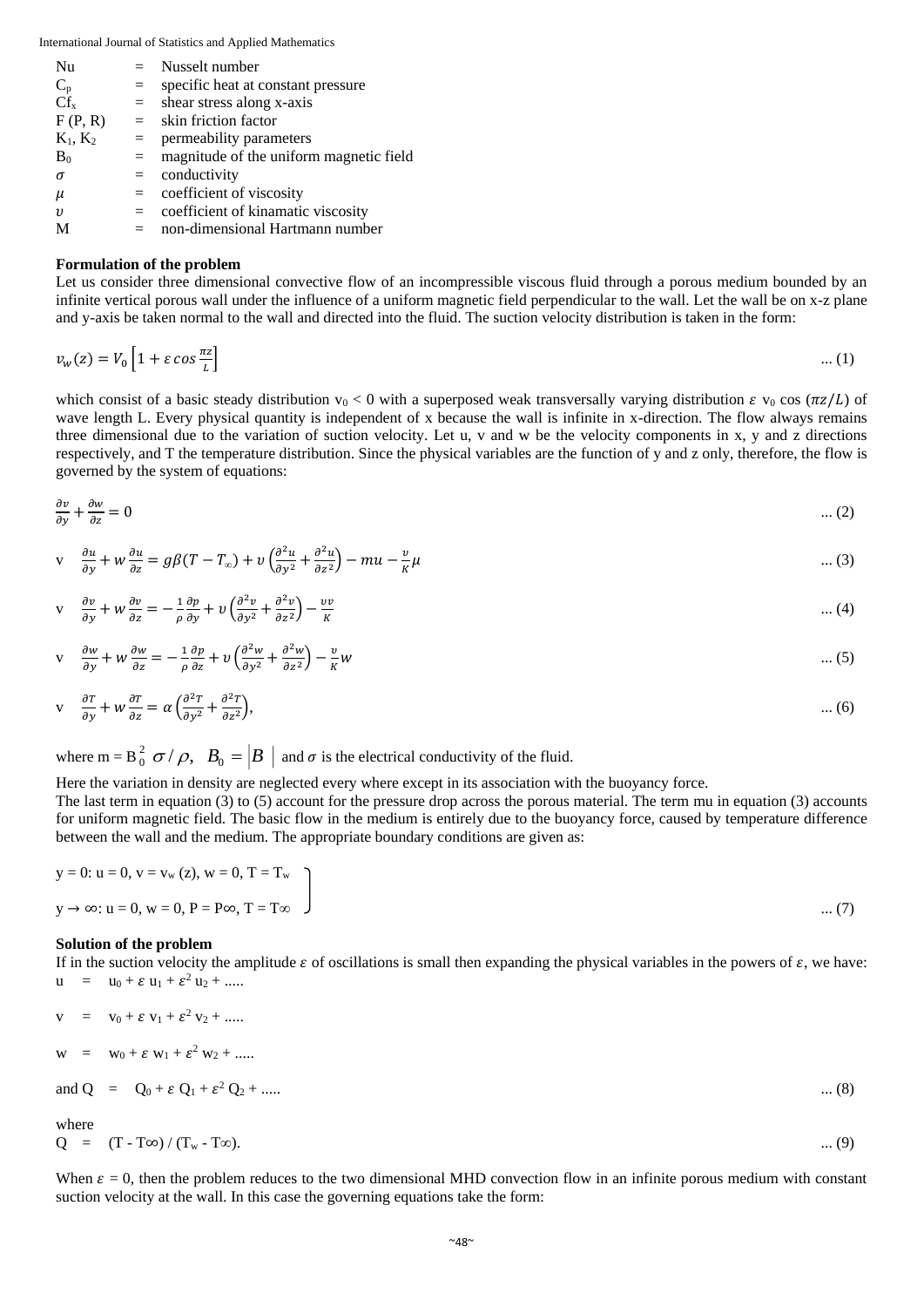$$
\frac{\partial v_c}{\partial y} = 0 \qquad \qquad \dots (10)
$$
  

$$
v_0^{\partial} \frac{\partial u_0}{\partial y} = g\beta (T_w - T_\infty) Q_0 + v \frac{d^2 u_0}{dy^2} - \frac{v}{\kappa} \left( 1 + m \frac{\kappa}{v} \right) u_0 \qquad \qquad \dots (11)
$$

$$
\frac{dp_0}{dy} = -\frac{\mu}{K}v_0 \tag{12}
$$

$$
v_0 \frac{d\varrho_0}{dy} = \alpha \frac{d^2 \varrho_0}{dy^2} \tag{13}
$$

with the boundary conditions

$$
y = 0: u_0 = 0, v_0 = v, w_0 = 0, Q_0 = 1
$$
  

$$
y \to \infty: u_0 = 0, w_0 = 0, P = P\infty, Q_0 = 0
$$
 ... (14)

Equation (11) shows that  $v_0$  does not depend upon y and thus we take  $v_0 = v_0$  (constant).

The following non dimensional quantities are introduced to put the governing equations and boundary conditions in the dimensionless form:

$$
\overline{y} = \frac{y}{L}, \overline{z} = \frac{z}{L}, R = -\frac{L}{v}v_0
$$
  

$$
\overline{u} = -\frac{Lu}{v}, \overline{v} = -\frac{L}{v}v, \overline{w} = -\frac{Lw}{v}, M = B_0L\sqrt{\sigma/\mu}
$$

$$
\overline{p}
$$
 =  $-\frac{L^2}{p v^2} P$ ,  $K_1 = \frac{L^2}{K}$ ,  $K_2 = K_1 + M^2$ ,

$$
G = g\beta (T_w - T_\infty) \frac{L^3}{v^2}, P = \frac{v}{\alpha}.
$$

Using the above non dimensional quantities, and removing the bars over the physical quantities for convenience the equations (12) to (14) reduce to:

$$
R \quad \frac{du_0}{dy} = GQ_0 - \frac{d^2u_0}{dy^2} + K_2u_0 \tag{16}
$$

$$
\frac{dp_0}{dy} = -K_1 R \tag{17}
$$

$$
\frac{d^2\varrho_0}{dy^2} + PR\frac{d\varrho_0}{d\overline{y}} = 0. \tag{18}
$$

The boundary condition (15) reduces to

$$
\overline{y} = 0
$$
:  $u_0 = 0$ ,  $v_0 = R$ ,  $w_0 = 0$ ,  $Q_0 = 1$   
\n $\overline{y} \to \infty$ :  $u_0 = 0$ ,  $w_0 = 0$ ,  $P_0 = P\infty$ ,  $Q_0 = 0$ .

Solving equations (16) to (18) with the help of the boundary conditions (19), we get

$$
u_0 = \frac{\partial G}{L p_1} \left[ e^{-\lambda \overline{y}} - e^{-PR \overline{y}} \right]
$$
  
\n
$$
v_0 = v_0 \qquad \qquad \dots (20)
$$
  
\n
$$
Q = e \qquad \qquad \dots (21)
$$
  
\nand  $P_0 = P \infty, \dots (22)$   
\nwhere

$$
\lambda = \frac{R}{2} + \left(\frac{R^2}{4} + K_2\right)^{\frac{1}{2}}.
$$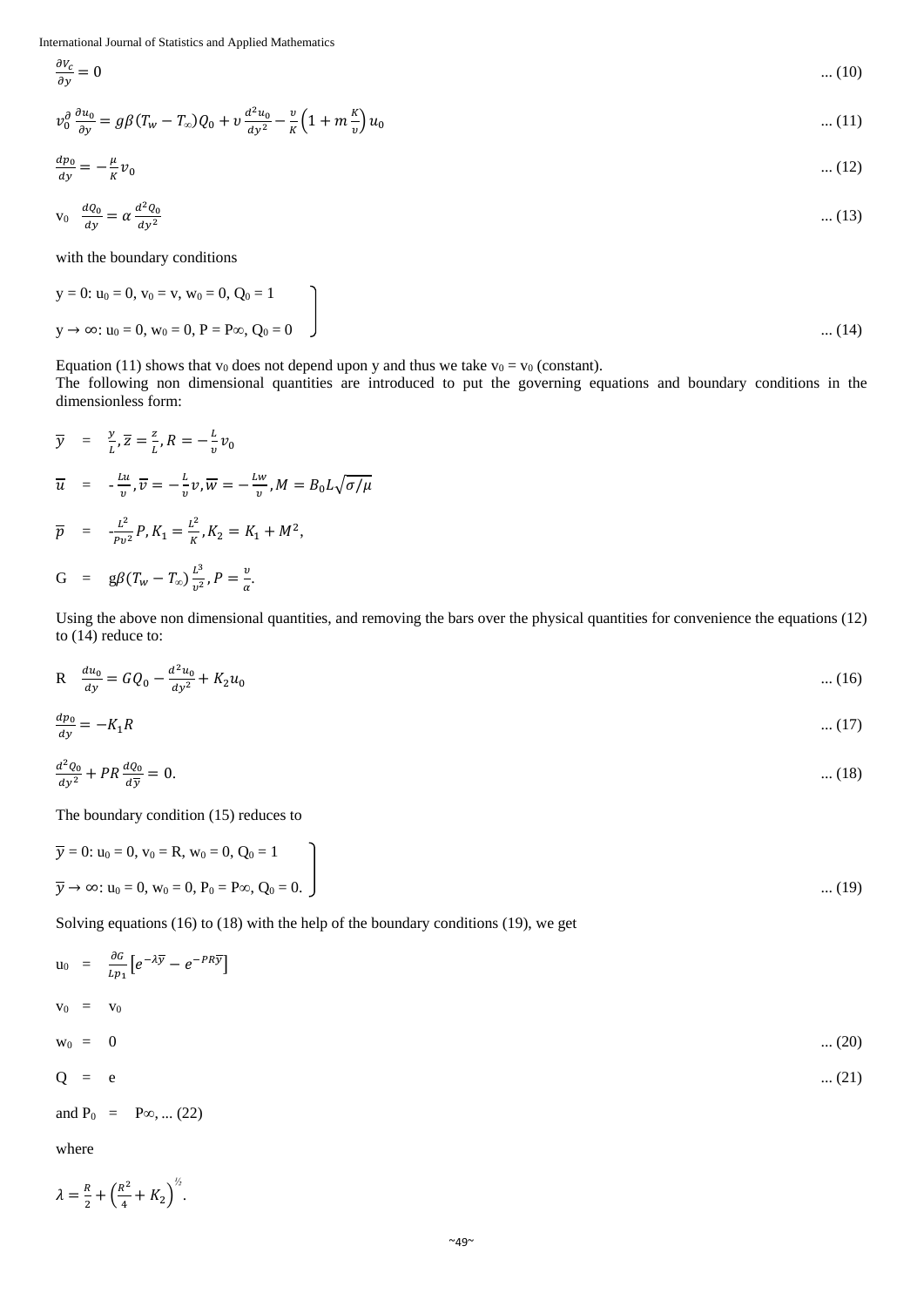Now, when  $\varepsilon \neq 0$ , the series expansion (8) are substituted in equations (2) to (6) and like powers of  $\varepsilon$  are equated to get perturbation (4) equations of various order of  $\varepsilon$ . For the small values of  $\varepsilon$ , we consider the perturbation equations only of o  $(\varepsilon)$ . The governing equations in this case reduce to.

$$
\frac{\partial v_1}{\partial y} + \frac{\partial w_1}{\partial z} = 0 \tag{23}
$$

$$
v_0 \frac{\partial u_1}{\partial y} + v_1 \frac{\partial u_0}{\partial y} = \frac{cv^2}{L^3} Q_1 + v \left( \frac{\partial^2 u_1}{\partial y^2} + \frac{\partial^2 u_1}{\partial z^2} \right) - \frac{v}{K} \left( 1 + m \frac{K}{v} \right) u_1 \tag{24}
$$

$$
v_0 \quad \frac{\partial v_1}{\partial y} = -\frac{1}{\rho} \frac{\partial p_1}{\partial y} + v \left( \frac{\partial^2 v_1}{\partial y^2} + \frac{\partial^2 v_1}{\partial z^2} \right) - \frac{v}{\kappa} v_1 \tag{25}
$$

$$
v_0 \quad \frac{\partial w_1}{\partial y} = -\frac{1}{\rho} \frac{\partial p_1}{\partial z} + v \left( \frac{\partial^2 w_1}{\partial y^2} + \frac{\partial^2 w_1}{\partial z^2} \right) - \frac{v}{K} w_1 \tag{26}
$$

$$
v_0 \quad \frac{\partial q_1}{\partial y} + v_1 \frac{\partial q_0}{\partial y} = \alpha \left( \frac{\partial^2 q_1}{\partial y^2} + \frac{\partial^2 q}{\partial z^2} \right) \tag{27}
$$

with boundary conditions:

$$
y = 0: u_1 = 0, v_1 = v, \cos\left(\frac{\pi z}{L}\right), w_1 = 0, Q_1 = 0
$$
  

$$
y \to \infty: u_1 = 0, w_1 = 0, P_1 = 0, Q_1 = 0.
$$
...(28)

Using the scheme of non dimensionalisation as already introduced and removing the bars over the physical quantities for convenience, the equations (23) to (27) reduce to:

$$
\frac{\partial v_1}{\partial \overline{y}} + \frac{\partial w_1}{\partial \overline{z}} = 0 \tag{29}
$$

$$
R\frac{\partial u_1}{\partial \overline{y}} + v_1 \frac{\partial u_0}{\partial \overline{y}} = GQ_1 - \frac{\partial^2 u_1}{\partial \overline{y}^2} - \frac{\partial^2 u_1}{\partial \overline{z}^2} + K_2 u_1 \tag{30}
$$

$$
R\frac{\partial v_1}{\partial \overline{y}} = \frac{\partial p_1}{\partial \overline{y}} - \frac{\partial^2 v_1}{\partial \overline{z}^2} - \frac{\partial^2 v_1}{\partial \overline{z}^2} + K_1 v_1 \tag{31}
$$

$$
R\frac{\partial w_1}{\partial \overline{y}} = \frac{\partial p_1}{\partial \overline{z}} - \frac{\partial^2 w_1}{\partial \overline{y}^2} - \frac{\partial^2 w_1}{\partial \overline{z}^2} + K_1 w_1
$$
 ... (32)

$$
\frac{\partial^2 Q_1}{\partial \overline{y}^2} + \frac{\partial^2 Q_1}{\partial \overline{z}^2} + PR \frac{\partial Q_1}{\partial \overline{y}} + P v_1 \frac{\partial Q_0}{\partial \overline{y}} = 0.
$$
\n(33)

The boundary condition reduces to

# $\overline{y} = 0$ :  $u_1 = 0$ ,  $v_1 = R \cos(\pi \overline{z})$ ,  $w_1 = 0$ ,  $Q = 0$  $\overline{y} \to \infty$ :  $u_1 = 0$ ,  $w_1 = 0$ ,  $P_1 = 0$ ,  $Q = 0$  .... (34)

Now we are required to find the solutions of the above equations. Clearly the solutions for  $v_1(\overline{y}, \overline{z})$  and  $p_1(\overline{y}, \overline{z})$  are independent of the main flow component u<sub>1</sub>  $(\overline{y}, \overline{z})$  and the temperature field, Q<sub>1</sub>. Hence we may assume that:

$$
u_1 \quad (\overline{y},\overline{z}) = u_{11} \quad (\overline{y}) \cos(\pi \overline{z}) \tag{35}
$$

$$
v_1 \quad (\overline{y},\overline{z}) = v_0^{\pi} v_{11} (\overline{y}) \cos (\pi \overline{z}) \tag{36}
$$

$$
w_1 \quad (\overline{y}, \overline{z}) = -v_0 v_{11} (\overline{y}) \sin (\pi \overline{z}) \tag{37}
$$

$$
p_1 \quad (\overline{y}, \overline{z}) = v_0^2 p_{11} (\overline{y}) \cos (\pi \overline{z}) \tag{38}
$$

and 
$$
Q_1
$$
  $(\overline{y}, \overline{z}) = Q_{11}(\overline{y}) \cos(\pi \overline{z}),$  ... (39)

where, prime denotes differentiation with respect to  $\overline{y}$ .

From these relations in dimensionless form and the governing equations (29) to (33), with the help of boundary conditions (34) we obtain:

$$
u_{11} = -\frac{GR}{P_1(\pi - n)} \Big[ -\Big(\frac{\pi}{n_{11}} - \frac{n}{\pi B_3} - C_1 + C_2 + C_3\Big) e^{-8\overline{\delta y}} + \frac{\pi}{n_{11}} e^{-(\lambda + n)\overline{y}} \Big] \Big]
$$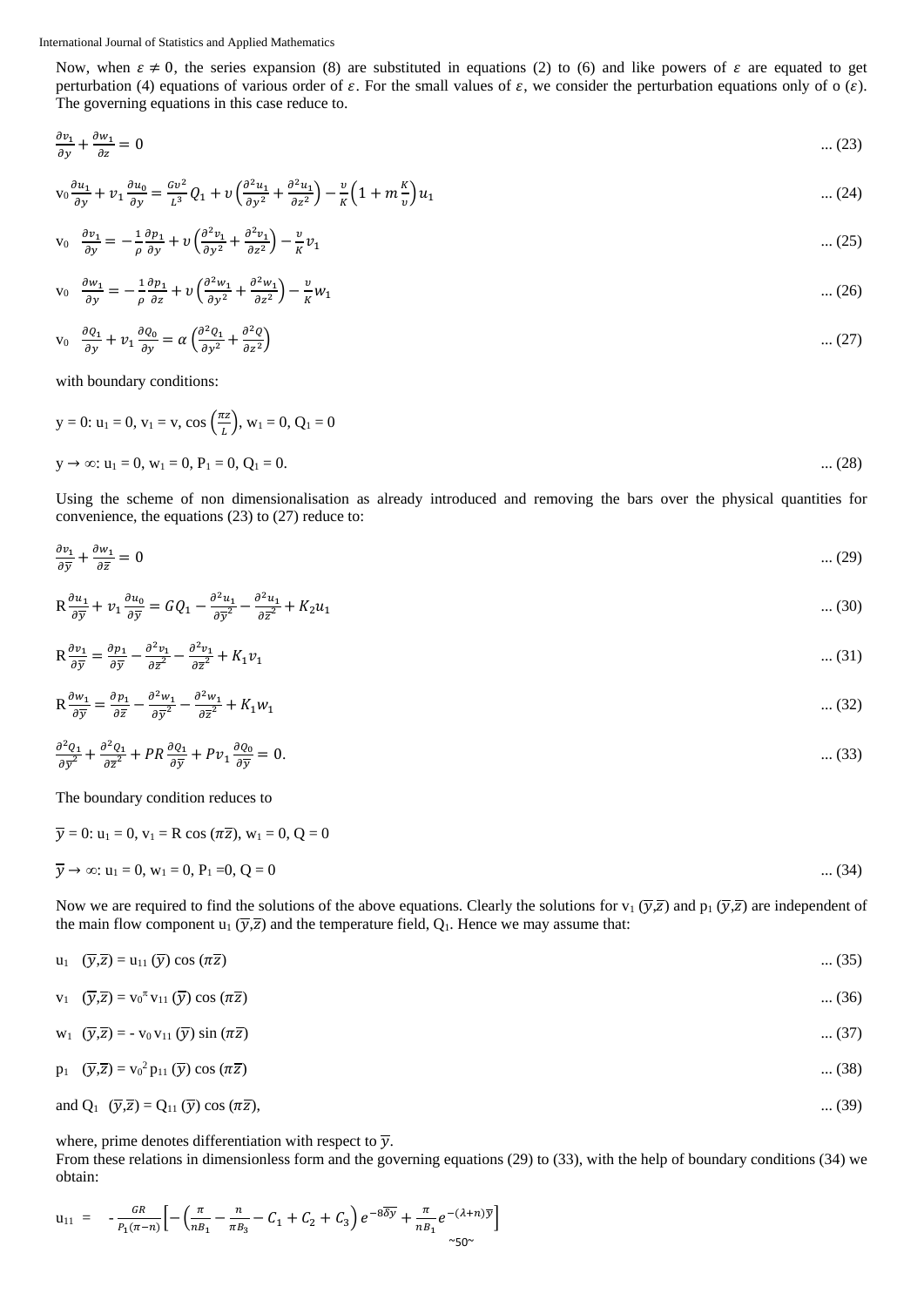$$
\frac{n}{\pi B_3} e^{-(\pi + \lambda)\overline{y}} - C_1 e^{-(n+PR)\overline{y}} + C_2 e^{-(\pi P + PR)\overline{y}} + C_3 e^{-n\overline{y}} \]
$$
  
\n
$$
v_{11} = \frac{B_2}{(\pi - n)} e^{-\pi \overline{y}} - n e^{\pi \overline{y}}
$$
  
\n
$$
p_{11} = \frac{nB_2}{(\pi - n)} e^{-\pi \overline{y}}
$$
  
\nand  $Q_{11} = \frac{P^2 R}{\pi - n} \Big[ \frac{\pi}{P_2} e^{-(n+PR)\overline{y}} - \frac{n}{\pi P} e^{-(\pi + PR)\overline{y}} - \frac{C_3}{P_3} e^{-n\overline{y}} \Big]$   
\nwhere  
\n
$$
n = \frac{R}{2} + \Big( \frac{R^2}{4} + \pi^2 + K_1 \Big)^{1/2}
$$
  
\n
$$
\delta = \frac{R}{2} + \Big( \frac{R^2}{4} + \pi^2 + K_2 \Big)^{1/2}
$$
  
\n
$$
n = \frac{PR}{2} + \Big( \frac{P^2 R^2}{4} + \pi^2 \Big)^{1/2}
$$
  
\n
$$
B_1 = 2 \Big( 1 + \frac{K_1}{2n\lambda} \Big)
$$
  
\n
$$
B_2 = 1 + \frac{K_1}{\pi R}
$$
  
\n
$$
B_3 = \Big[ 2 \Big( \frac{R^2}{4} + K_2 \Big)^{1/2} \Big] / \lambda
$$
  
\n
$$
P_1 = R^2 (p_2 - p) - K_2
$$
  
\n
$$
p = n (1 + p) + K_1 / R
$$
  
\n
$$
P_3 = P_1 P^2 / [n R (P - 1) - K_2]
$$
  
\n
$$
C_1 = \pi [1 + P_1 P / P_2 R] / [(P - 1) R - 2 n - L^2 m / P R v]
$$
  
\n
$$
C_2 = n P (R + P_1 / \pi) / (P^2 R^2 - P R^2 - \pi R + 2\pi P R - K_2)
$$
  
\nand  $C_3 = P_3 (\pi / P_2 - n/\pi P)$ 

Thus

$$
u_1(\overline{y},\overline{z}) = (v/L) (G R/P_1 (\pi - n) \left[ -\left( \frac{\pi}{n_{B_1}} - \frac{n}{\pi B_3} - C_1 + C_2 + C_3 \right) e^{-\delta \overline{y}} \right]
$$
  
+ 
$$
\frac{\pi}{n_{B_1}} e^{-(\lambda + n)\overline{y}} - \frac{n}{\pi B_3} e^{-(\pi + \lambda)\overline{y}} - C_1 e^{-(n+PR)\overline{y}} + C_2 e^{-(\pi + PR)\overline{y}}
$$
  
. 
$$
e^{-n\overline{y}} \left[ \cos(\pi \overline{z}) - \cos(\pi \overline{z}) \right] \tag{40}
$$

$$
v_1(\overline{y},\overline{z}) = \frac{V_0}{\pi - n} \left[ \pi e^{-n\overline{y}} - n e^{-n\overline{y}} \right] \cos(\pi \overline{z}) \qquad \qquad \dots (41)
$$

$$
w_1(\overline{y},\overline{z}) = \frac{nV_0}{\pi - n} \left[ e^{-n\overline{y}} - e^{-n\overline{y}} \right] \sin(\pi \overline{z}) \qquad \qquad \dots (42)
$$

$$
p_1(\overline{y},\overline{z}) = B_2 \rho v_0^2 \left(\frac{n}{\pi - n}\right) e^{-\pi \overline{y}} \cos(\pi \overline{z})
$$
 ... (43)

and Q (
$$
\overline{y}, \overline{z}
$$
) =  $(p^2 R/(\pi - n)) \left[ \frac{\pi}{p^2} e^{-(n+PR)\overline{y}} - \frac{n}{\pi p} e^{-(\pi+PR)\overline{y}} - (C_3/P_3), e^{-n\overline{y}} \right] \cos(\pi \overline{z})$  ... (44)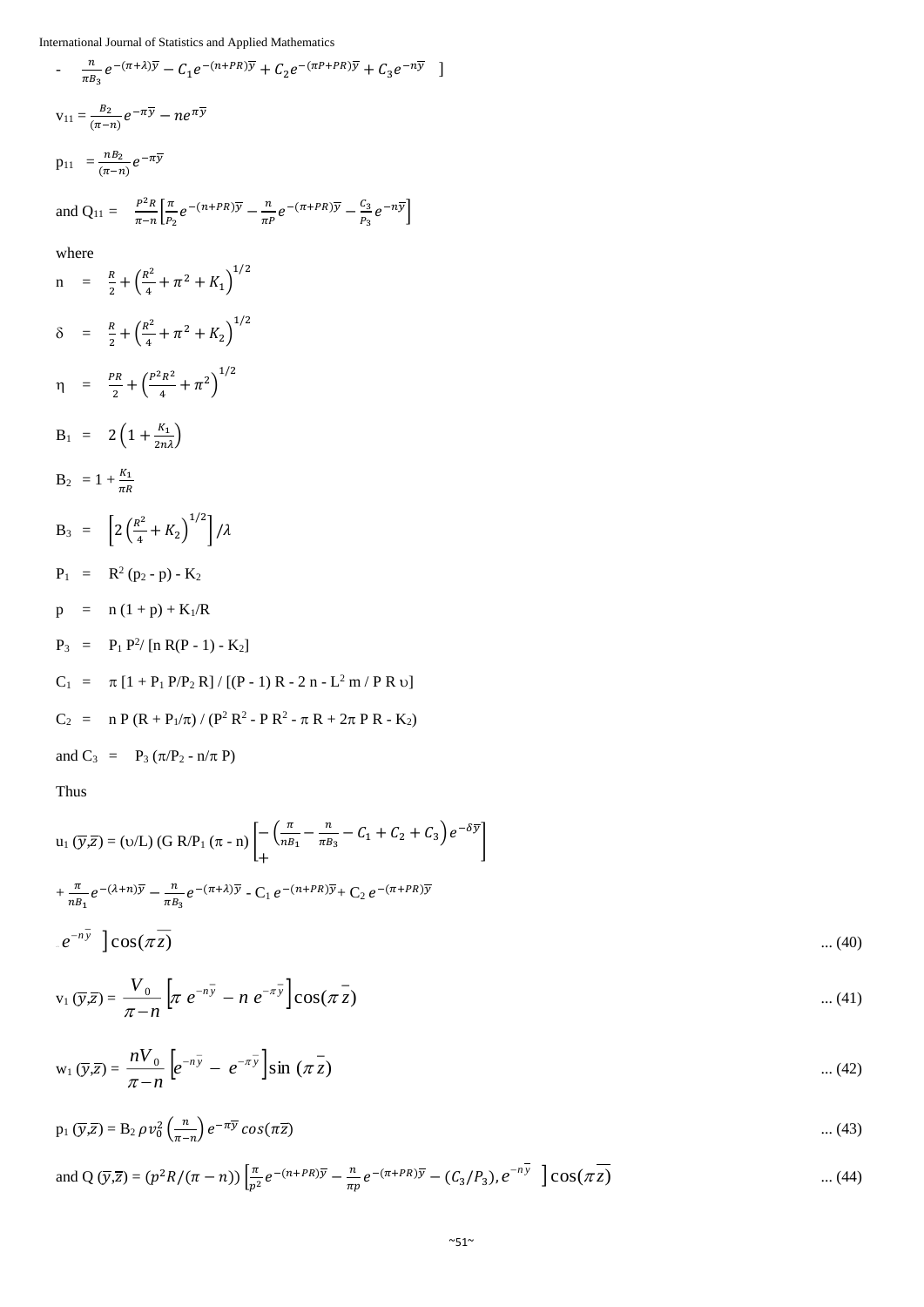## **Result and discussions**

Now we shall discuss some flow characteristics of the problem. The shear stress along x-axis is given as:

$$
C f_x = \frac{t_x}{\rho v / L^2} = (\mu / p) (\partial u / \partial y)_{y=c} / v^2 / L^2
$$

i.e.  $C f_x = G/P_1 (PR-\lambda) + \varepsilon G F (P, R) \cos (\pi \overline{z}),$  ... (45)

where

$$
F(P, R) = \frac{R}{P_1} (\pi - n) [(\delta - \lambda - n) (\pi/nB_1) - (\delta - \lambda - \pi) (n/nB_3)]
$$
  
-(\delta - PR - n)c<sub>1</sub> + (\delta - PR - \pi)c<sub>2</sub> + (\delta - n)c<sub>3</sub>]. (46)

The skin friction factor F(P, R) vanishes in the limiting case as  $R \rightarrow 0$  and  $R \rightarrow \infty$ . This factor is numerically evaluated for different values of R and permeability parameters  $K_1$  and  $K_2$ . The results are shown graphically. From figure 1, it is clear that F tends to its limiting values as  $R \rightarrow 0$  and  $R \rightarrow \infty$ , for each  $K_2$ , also F increases with R and attains the maximum values, after which it decreases and approaches to zero. Also as the values of  $K_2$  increases, F decreases significantly.

The heat flux at the wall in terms of Nusselt numbers Nu is given as:

$$
\text{Nu} = -q_w/\rho v_o c_p (T_w - T_\infty) = (k/\rho v_o c_p)(\partial Q/\partial y)_{y=0}
$$
\n
$$
\text{i.e. }\text{Nu} = [1 + \varepsilon (1 - H(P, R)] \cos(\pi \overline{z})] k/\rho v_0 c_p,
$$
\n
$$
\dots (47)
$$

where

$$
H(P,R) = (1/(-\pi + n))[n\{(n/\pi) - (n/\pi)p_2]\} + (nP/P_2)(n+PR) - (n/\pi)PR \rightleftarrows -\pi]
$$
\n(48)

The heat transfer factor H(P, R) takes constant values for limiting values of R for all values of permeability parameter K<sub>1</sub>, H  $\rightarrow$  1 and  $R\rightarrow 0$  which shows that there is no oscillatory flow, and when  $R\rightarrow \infty$ , then  $H\rightarrow 0$  which shows that the heat transfer approaches to quasi-steady value. These results are shown in Fig. 2. It is also observed that the value of H increases as the value of  $K_1$ increases for each value of M.



**Fig. 2:** Variation of F (P, R) with **Fig. 2:** Variation of H (P, R) with R<sup>"</sup>